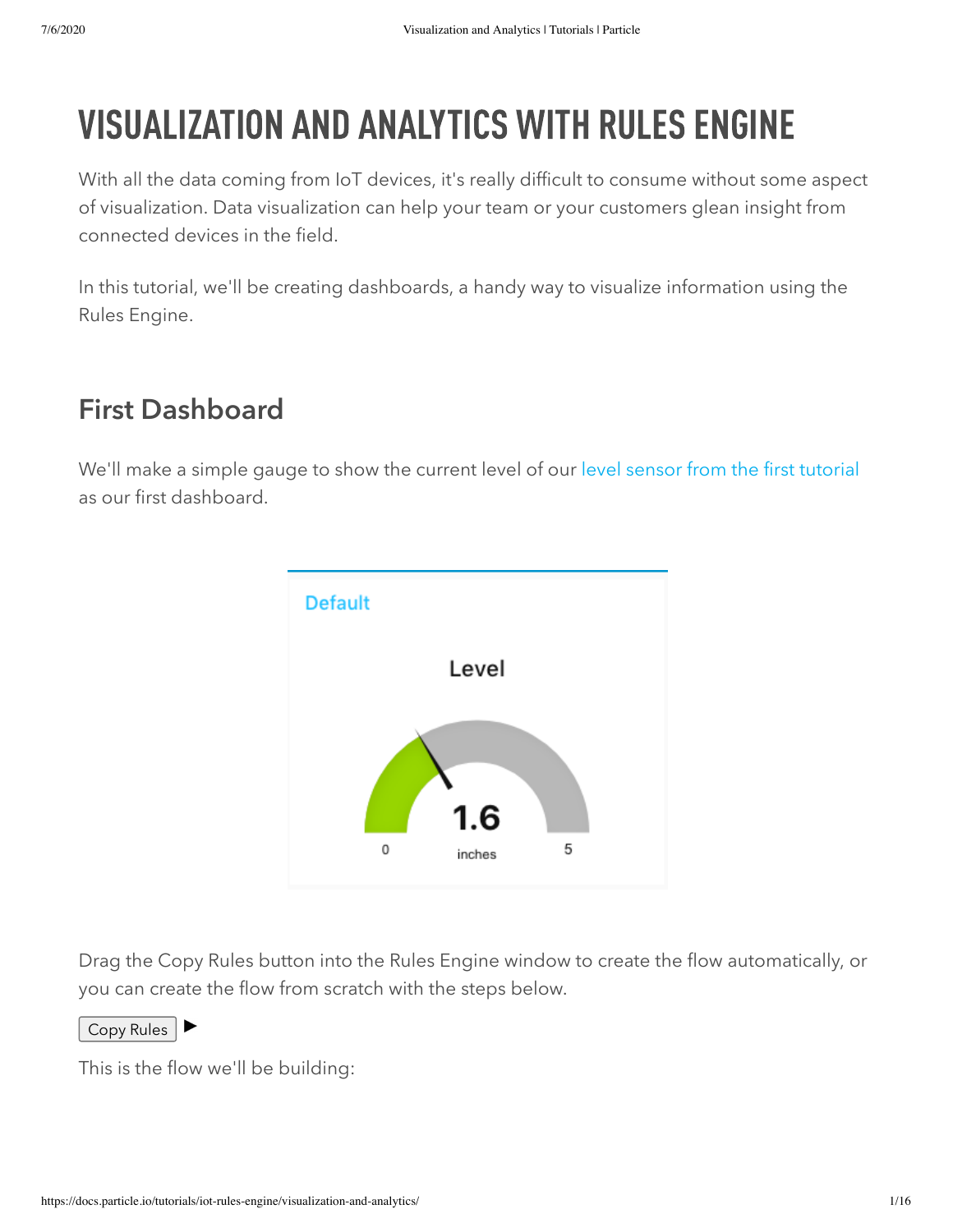

- From the Particle group, drag subscribe node to your flow.
- Double click to edit it.
- Set Name to Level (can be anything).
- Set Auth to the authentication we created in the real-time alerting tutorial.
- Set Event to Level.
- Leave the Device field empty
- Leave the Scope at User.
- Click Done.

| Edit subscribe node              |                              |  |
|----------------------------------|------------------------------|--|
| <b>DELETE</b>                    | <b>DONE</b><br><b>CANCEL</b> |  |
| <b>NODE PROPERTIES</b><br>$\sim$ |                              |  |
| Name                             |                              |  |
|                                  | Level                        |  |
| & Auth                           | rulesengine-2316<br>ℐ<br>÷   |  |
| <b>Event</b>                     | Level                        |  |
| <b>Device</b>                    | Device name or ID            |  |
| <sup>◎</sup> Scope               | Product<br>User              |  |
|                                  |                              |  |

- Find the Dashboard section of the palette.
- Drag a gauge output to a new flow.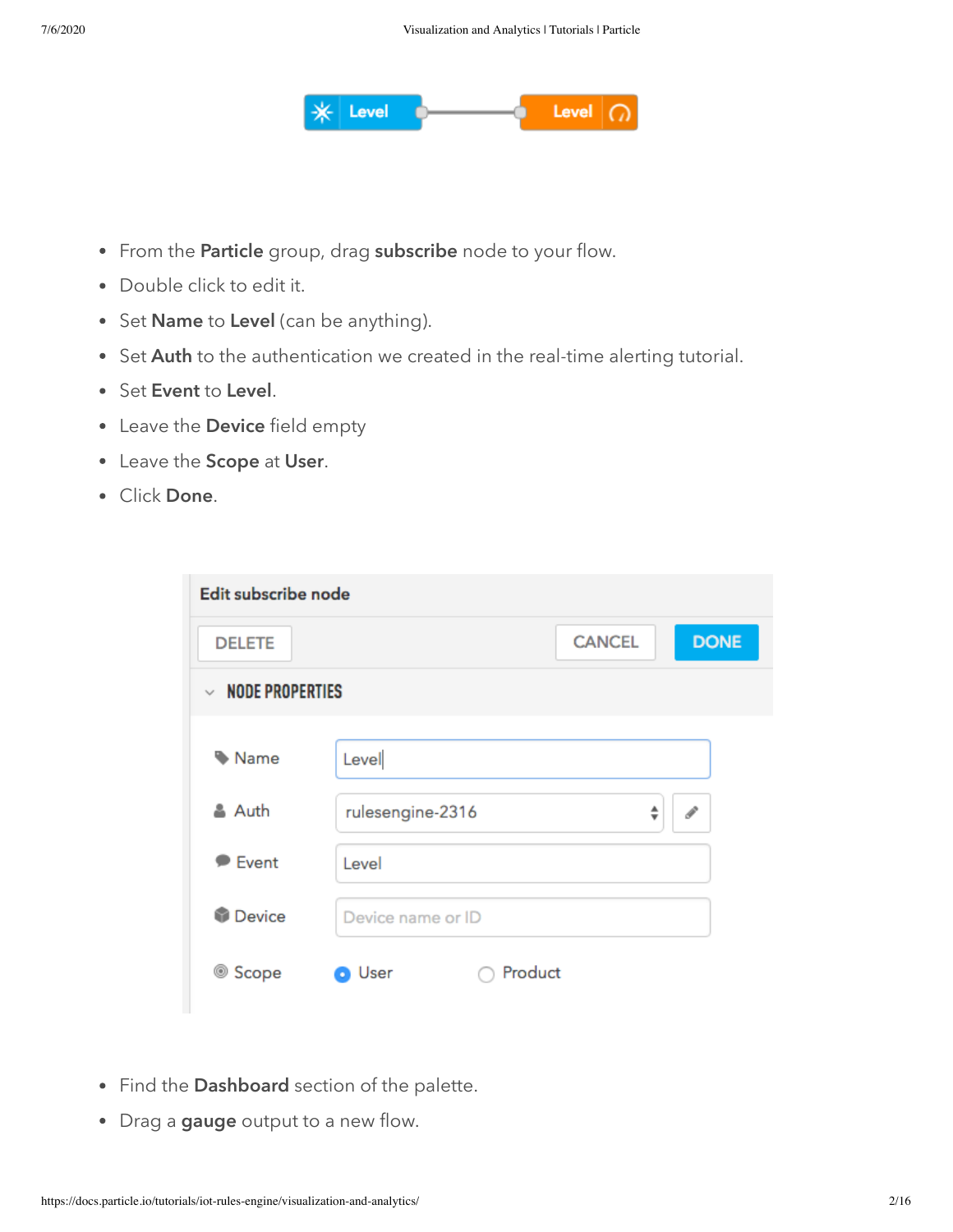7/6/2020 Visualization and Analytics | Tutorials | Particle



- Double click the gauge node to edit it.
- Click the pencil icon to edit the dashboard group node.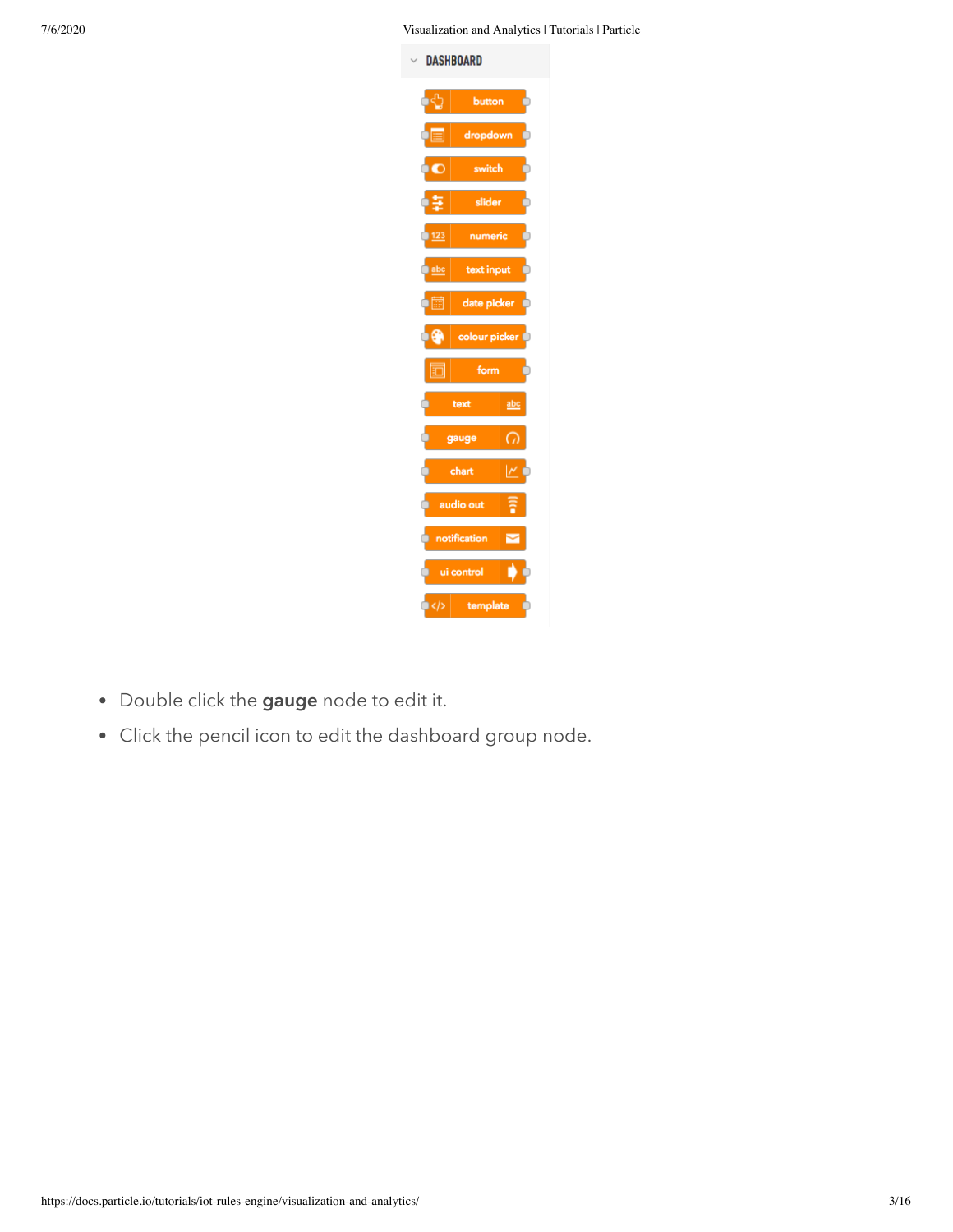| Edit gauge node        |                                                                                                      |  |
|------------------------|------------------------------------------------------------------------------------------------------|--|
| <b>DELETE</b>          | <b>DONE</b><br><b>CANCEL</b>                                                                         |  |
| $\vee$ node properties |                                                                                                      |  |
| <b>田 Group</b>         | Default [Home]<br>$\frac{\textcolor{red}{\blacktriangle}}{\textcolor{red}{\blacktriangledown}}$<br>P |  |
| 回Size                  | auto                                                                                                 |  |
| 三 Type                 | Gauge<br>÷                                                                                           |  |
| I Label                | gauge                                                                                                |  |
| I Value format         | {{value}}                                                                                            |  |
| I Units                | units                                                                                                |  |
| Range                  | min 0<br>$max$ 10                                                                                    |  |
| Colour<br>gradient     |                                                                                                      |  |
| <b>Sectors</b>         | 10<br>0<br>optional<br>optional<br><br><br>$\ddot{\phantom{a}}$                                      |  |
| Mame                   |                                                                                                      |  |

You don't have anything you really need to change in the dashboard group node, but this is what it looks like.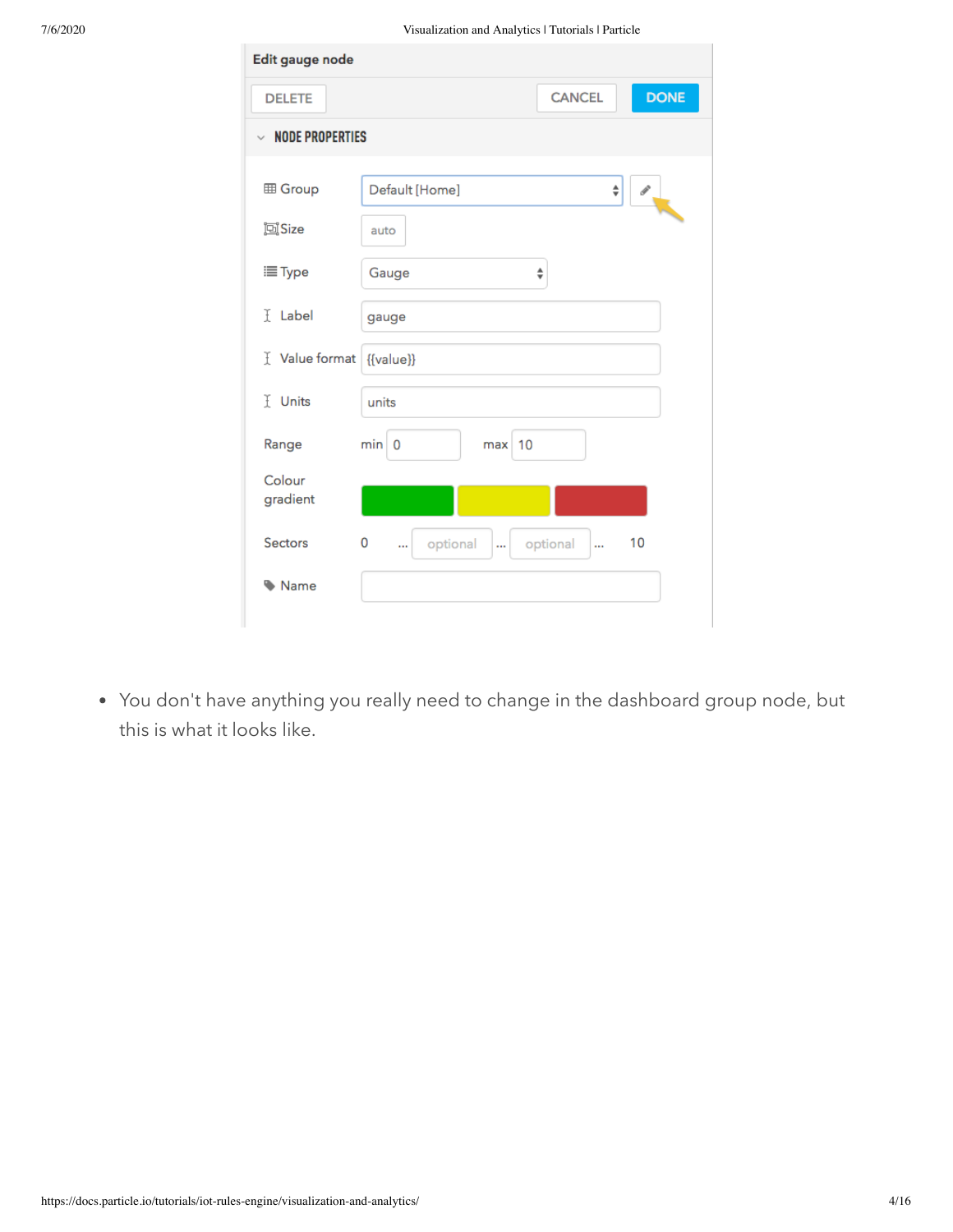| Edit gauge node > Edit dashboard group node |                                            |               |               |
|---------------------------------------------|--------------------------------------------|---------------|---------------|
| <b>DELETE</b>                               |                                            | <b>CANCEL</b> | <b>UPDATE</b> |
| Name                                        | Default                                    |               |               |
| <b>田 Tab</b>                                | Home                                       |               | ÷             |
| $\leftrightarrow$ Width                     | 6                                          |               |               |
|                                             | Display group name<br>$\blacktriangledown$ |               |               |
|                                             | Allow group to be collapsed<br>П           |               |               |
|                                             |                                            |               |               |

- Back in the edit gauge node window:
- Set the Label to Level (can be anything).
- Set the Value format to {{value | number:1}}. This displays the value, as a number, with 1 decimal point.
- Set the Units to inches.
- Set the Range to 0 5.
- Set the **Name** to Level (can be anything).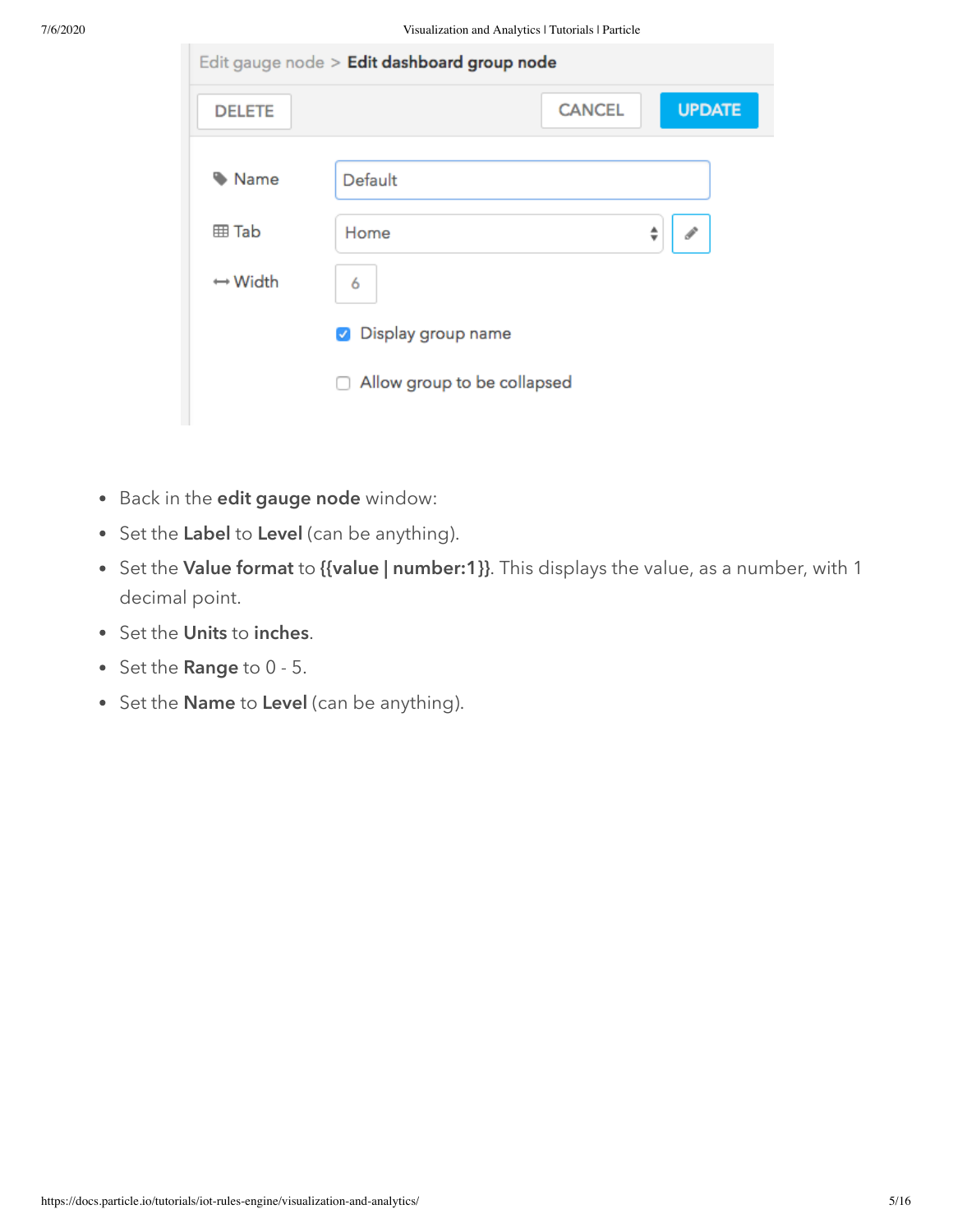|                        | roughtanon and rinary nos reacording reactions         |
|------------------------|--------------------------------------------------------|
| Edit gauge node        |                                                        |
| <b>DELETE</b>          | <b>DONE</b><br><b>CANCEL</b>                           |
| $\vee$ NODE PROPERTIES |                                                        |
| <b>田 Group</b>         | Default [Home]<br>$\div$<br>$\mathcal{P}$              |
| 回Size                  | auto                                                   |
| i≡ Type                | Gauge<br>$\frac{\text{A}}{\text{v}}$                   |
| I Label                | Level                                                  |
|                        | [ Value format   {{value   number:1}}                  |
| I Units                | inches                                                 |
| Range                  | min 0<br>max 5                                         |
| Colour<br>gradient     |                                                        |
| <b>Sectors</b>         | 0<br>5<br>optional<br>optional<br>$\ddotsc$<br><br>ùн. |
| Mame                   | Level                                                  |
|                        |                                                        |

- Connect the nodes.
- Deploy your flow.
- In the upper right corner of the window, select the Dashboard tab (1).
- Then click the small open dashboard icon (2) under it. This will open a new browser tab or window with the dashboard.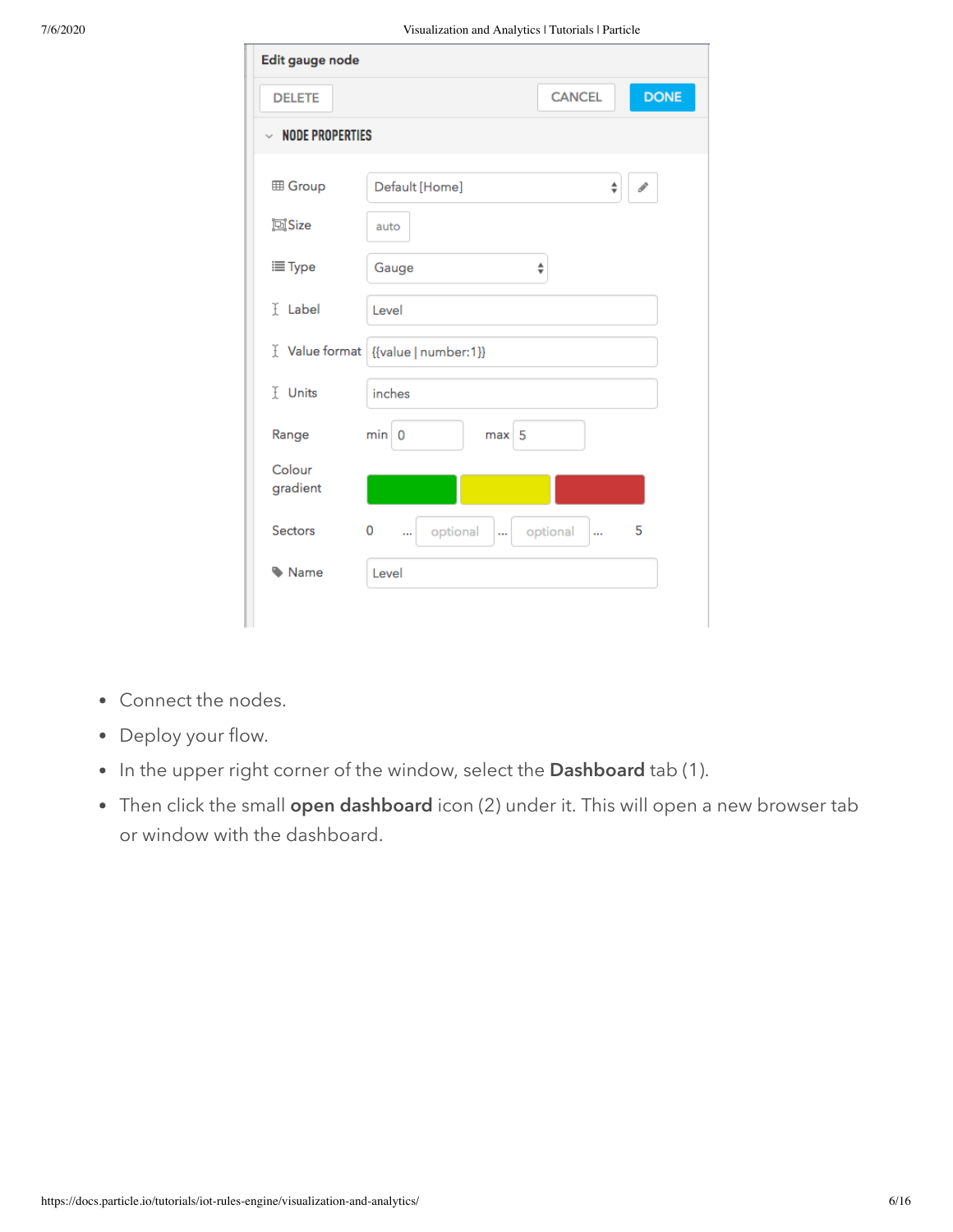7/6/2020 Visualization and Analytics | Tutorials | Particle

|   | DEPLOY -<br>H                                            |  |
|---|----------------------------------------------------------|--|
| ÷ | <b>INFO</b><br><b>DEBUG</b><br>DASHBOAR <sup>X</sup>     |  |
|   | ♂<br><b>LAYOUT</b><br><b>THEME</b><br><b>SITE</b>        |  |
|   | <b>Tabs &amp; Links</b><br>$+$ link<br>$+$ tab<br>×<br>粂 |  |
|   | $\vee$ $\Box$ Home                                       |  |
|   | $\vee \boxplus$ Default                                  |  |
|   | Level                                                    |  |
|   |                                                          |  |
|   |                                                          |  |
|   |                                                          |  |
|   |                                                          |  |
|   |                                                          |  |

## Querying the value

The way our firmware is designed, it only updates the level every minute, or when an alarm occurs or clears. What if you want to get the value right now?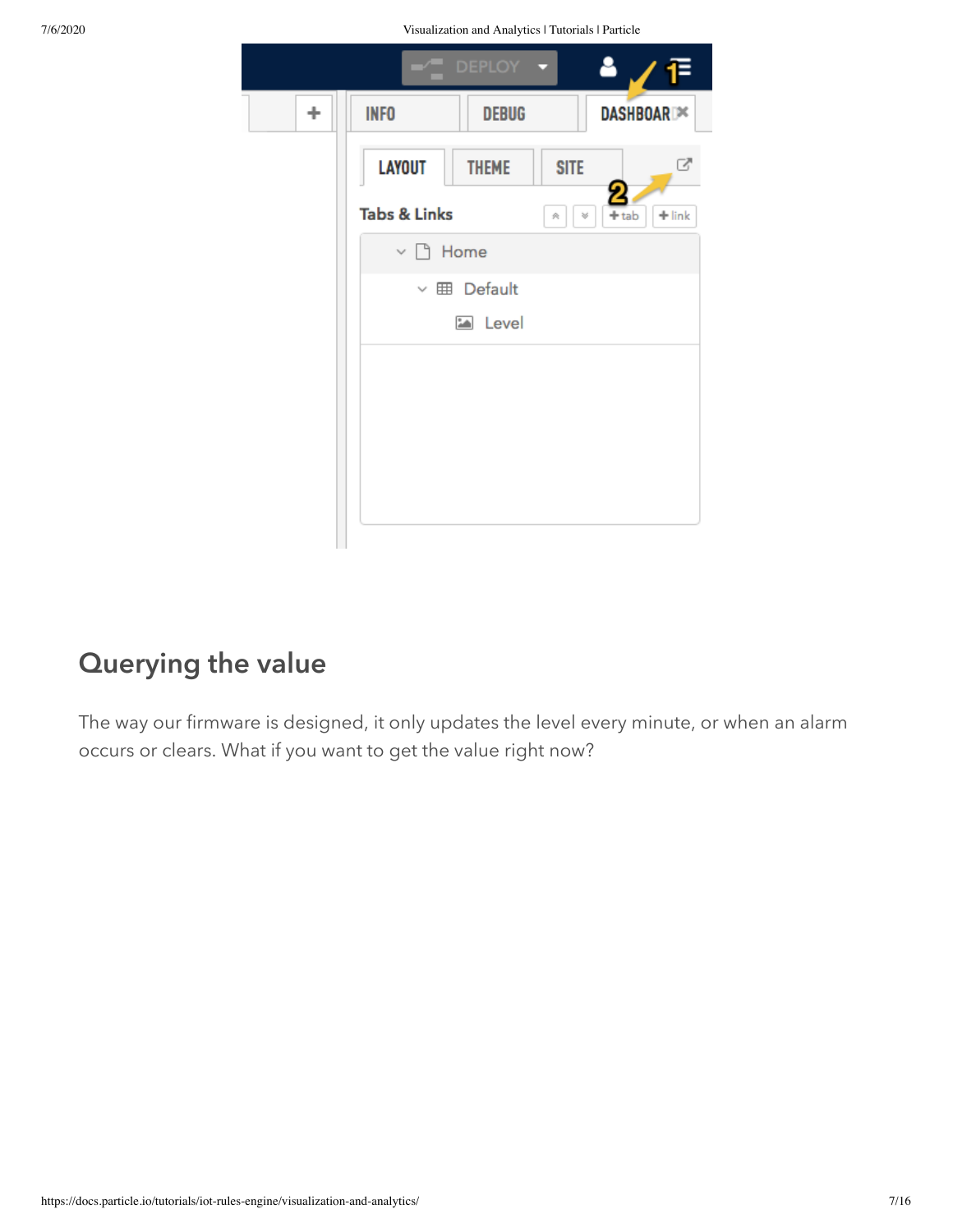

Adding onto the previous flow:



- Find the Dashboard section of the palette.
- Drag a **button** output to a new flow.
- Double click the **button** node to edit it.
- Set the Label to Update (this is what the title of the button is when displayed in the dashboard).
- Set the Name to Update Button (can be anything).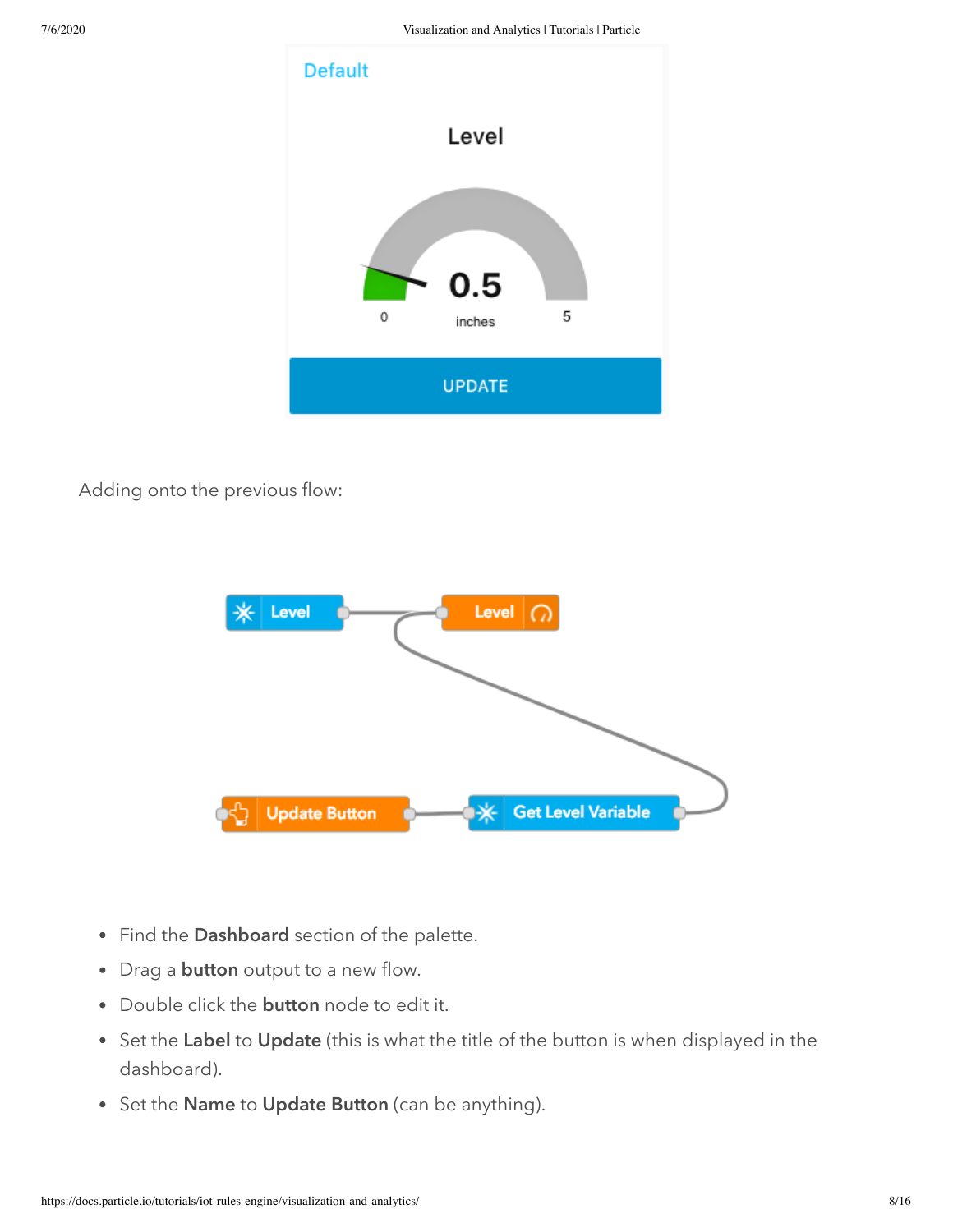| <b>Edit button node</b>                                               |                           |               |             |  |
|-----------------------------------------------------------------------|---------------------------|---------------|-------------|--|
| <b>DELETE</b>                                                         |                           | <b>CANCEL</b> | <b>DONE</b> |  |
| $\vee$ NODE PROPERTIES                                                |                           |               |             |  |
| <b>图 Group</b>                                                        | Default [Home]            | ÷             | ℐ           |  |
| 回Size                                                                 | auto                      |               |             |  |
| <b>Ealcon</b>                                                         | optional icon             |               |             |  |
| <b>F</b> Label                                                        | Update                    |               |             |  |
| <b>&amp; Colour</b>                                                   | optional text/icon color  |               |             |  |
| <b>&amp;</b> Background                                               | optional background color |               |             |  |
| ⊠ When clicked, send:                                                 |                           |               |             |  |
| Payload                                                               | $a$ <sub>z</sub>          |               |             |  |
| <b>Topic</b>                                                          |                           |               |             |  |
| $\rightarrow$ If msg arrives on input, pass through to output: $\Box$ |                           |               |             |  |
| Name                                                                  | <b>Update Button</b>      |               |             |  |
|                                                                       |                           |               |             |  |

- From the Particle section of the palette, drag a variable to your flow.
- Double click the variable node to edit it.
- Set the Name to Get Level Variable (can be anything).
- Set the Auth to the authentication we set up earlier.
- Set the Variable to level (case-sensitive).
- Set the Device to the device name of your Photon running the level sensor.
- Leave the Scope at User.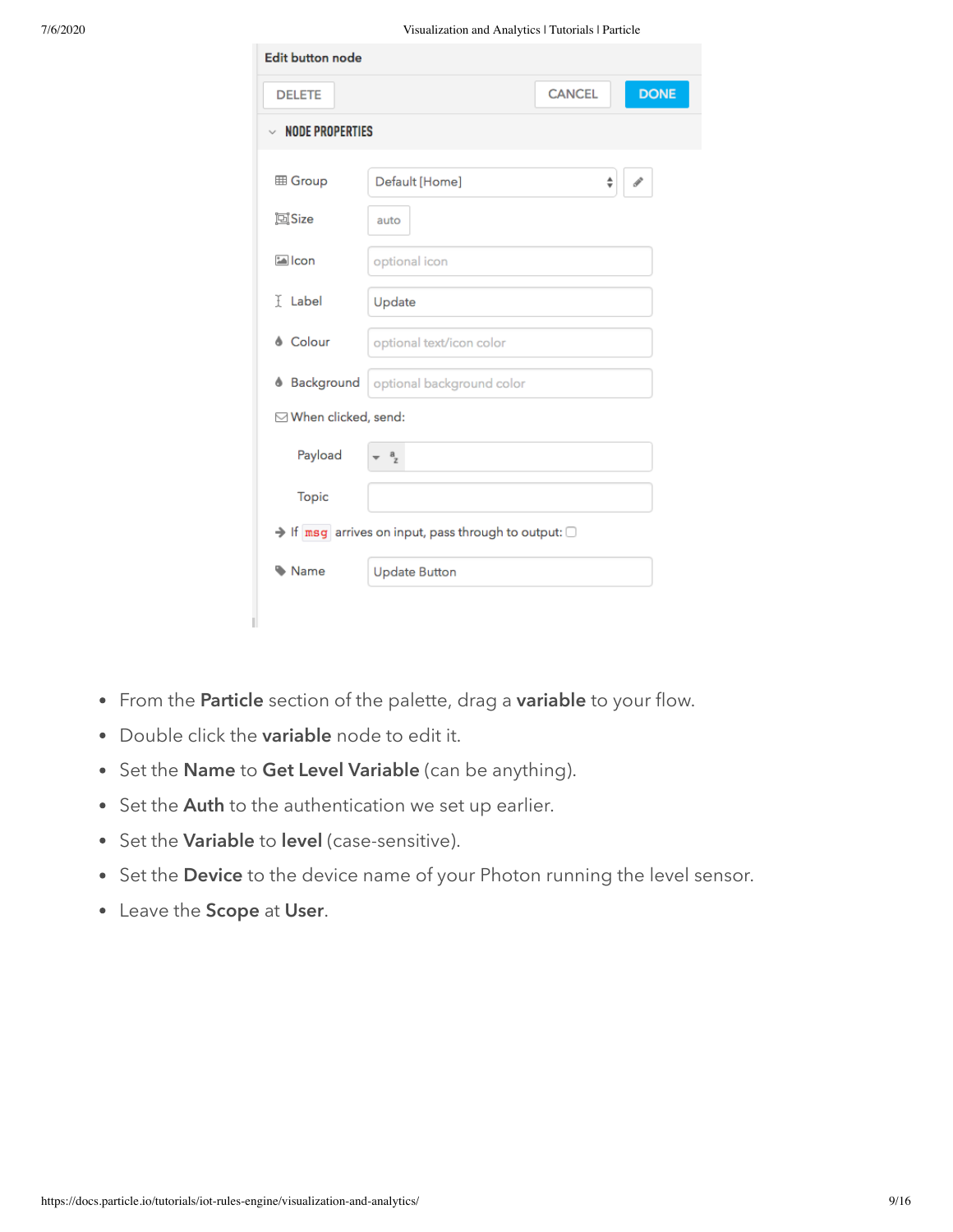| Edit variable node     |                                        |
|------------------------|----------------------------------------|
| <b>DELETE</b>          | <b>DONE</b><br><b>CANCEL</b>           |
| $\vee$ NODE PROPERTIES |                                        |
| Name                   | <b>Get Level Variable</b>              |
| & Auth                 | rulesengine-2316<br>$\mathcal{P}$<br>♦ |
| ● Variable             | level                                  |
| <b>Device</b>          | test4                                  |
| 0<br>Scope             | Product<br><b>O</b> User               |

- Connect up the nodes into a flow.
- Note that both the output from the Get Level Variable and subscribe node to into the same gauge node.
- Deploy your flow.
- View the dashboard page.
- Now, when you click the Update button, the gauge is updated right away.

#### Charting from a database

This is a much more complicated example that charts the level over time.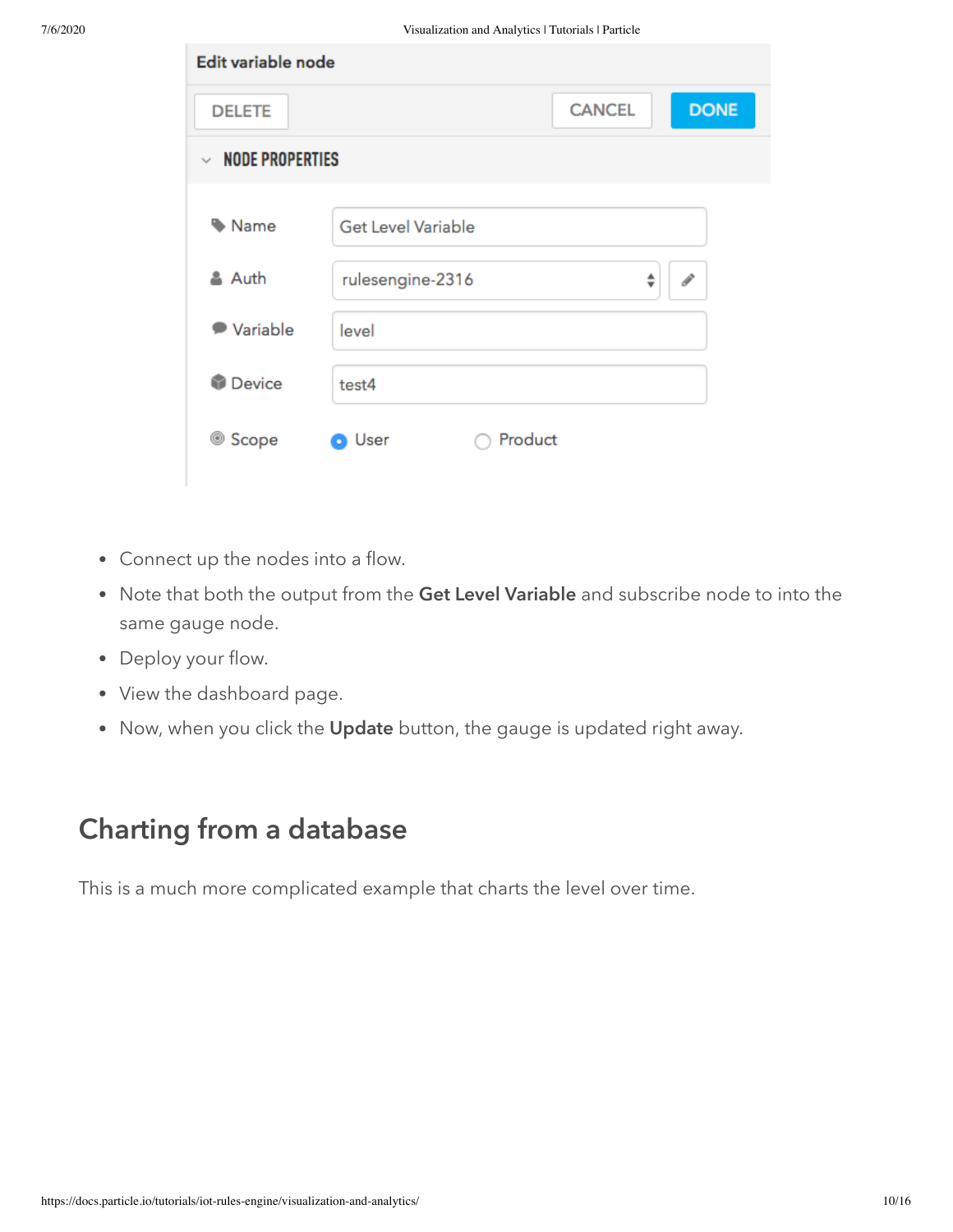#### **Default**



It's based on the earlier MongoDB example so it can retrieve the previous values from the database. There are more nodes in the example than previous examples!

Drag the Copy Rules button into the Rules Engine window to create the flow automatically, or you can create the flow from scratch with the steps below.



- From the Input section of the palette, drag an Inject node into a new flow.
- The payload and topic are mostly ignored.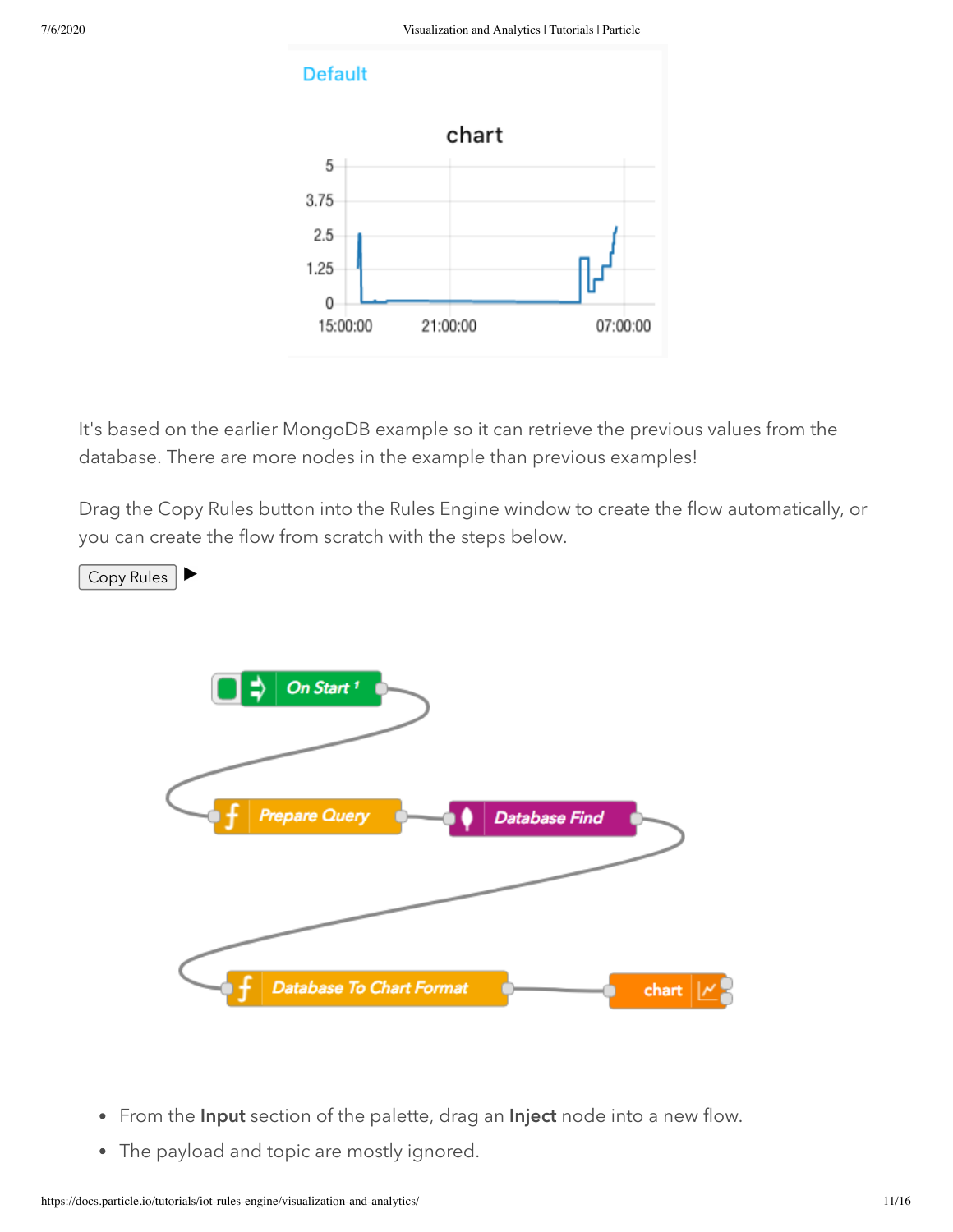- Make sure Inject once after 0.1 seconds, then is checked.
- Make sure Repeat is none.
- Set Name to On Start (or anything else).
- This construct is used to run a flow once when deployed.

| <b>DELETE</b>                                   |                                                                                                                     | <b>CANCEL</b> | <b>DONE</b> |
|-------------------------------------------------|---------------------------------------------------------------------------------------------------------------------|---------------|-------------|
| $~\vee~$ NODE PROPERTIES                        |                                                                                                                     |               |             |
| <b><math>\blacktriangleright</math></b> Payload | $\star$ timestamp                                                                                                   |               |             |
| <b>三 Topic</b>                                  | start                                                                                                               |               |             |
|                                                 | $\triangledown$ Inject once after $\mid$ 0.1                                                                        | seconds, then |             |
| C' Repeat                                       | none                                                                                                                |               |             |
| Mame                                            | On Start                                                                                                            |               |             |
| See info box for details.                       | Note: "interval between times" and "at a specific time" will use cron.<br>"interval" should be less than 596 hours. |               |             |

- From the function group group drag a function to your flow. Note: Not a Particle function.
- Set the Name to Prepare Query.
- This node sets the parameters for querying MongoDB.
- Set the Function to:

```
msg.payload = \{\};msg.projection = \{\_id:0, _msgid:0, event:0\};msg.sort = \{published_at:-1\};msgu.limit = 500;
return msg;
```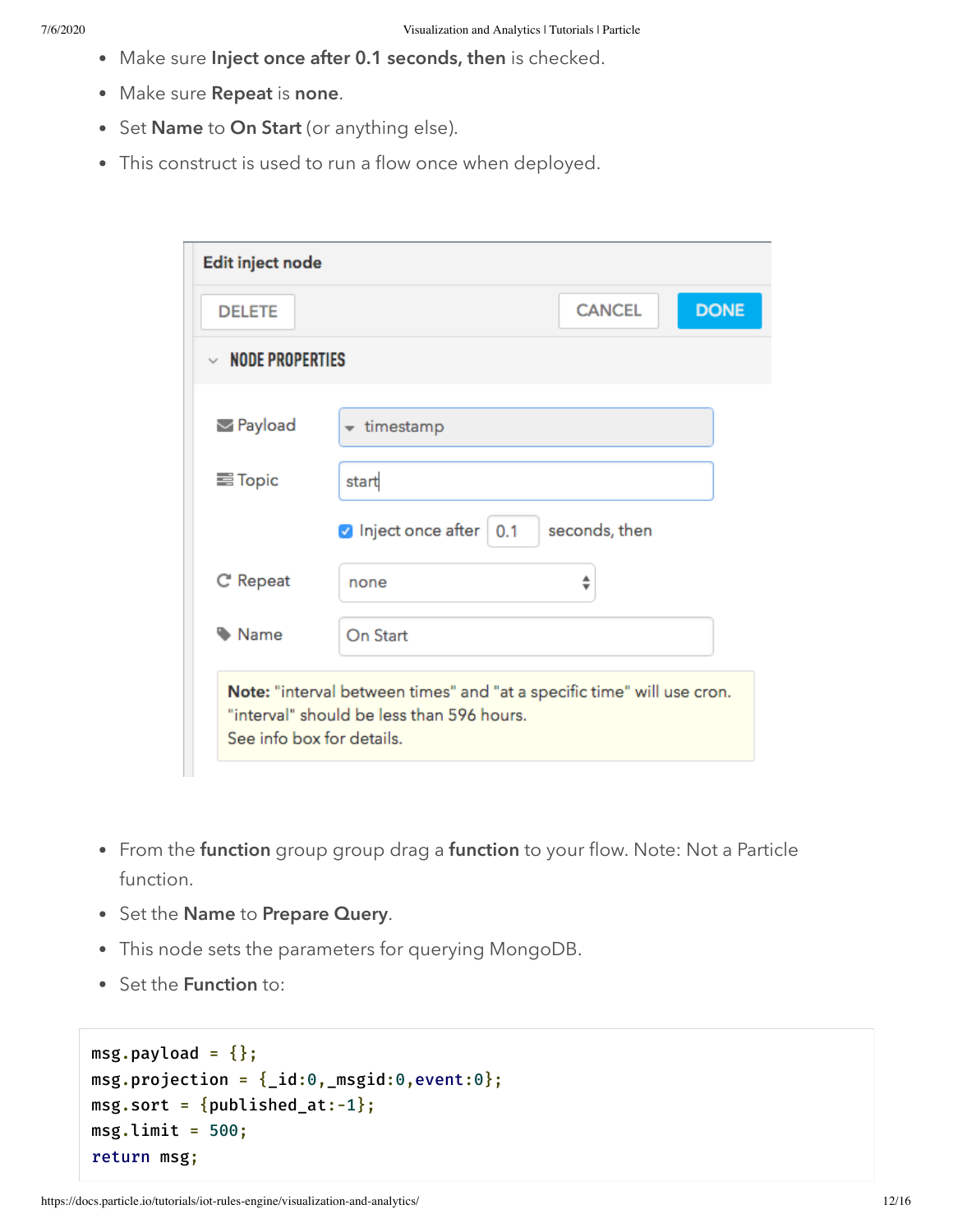This searches all documents (payload), omitting several fields (projection), sorts descending, and limits to the most recent 500 documents.

| <b>Edit function node</b>                                                                                                                                                              |               |             |  |  |
|----------------------------------------------------------------------------------------------------------------------------------------------------------------------------------------|---------------|-------------|--|--|
| <b>DELETE</b>                                                                                                                                                                          | <b>CANCEL</b> | <b>DONE</b> |  |  |
| $\vee$ node properties                                                                                                                                                                 |               |             |  |  |
| Name<br>Prepare Query                                                                                                                                                                  |               | ø-          |  |  |
| Function<br>$msg.payload = \{\};$<br>1<br>$msg.projection = \{_id:0, msg_id:0, event:0\};$<br>2<br>3<br>$msg.sort = {publiched_at:-1};$<br>4<br>$msg-limit = 500;$<br>5<br>return msg; |               |             |  |  |

- From the Storage section of the palette, drag a mongodb (in) node to your flow.
- Use the previously configured Server.
- Set the Collection to level.
- Set the Operation to find.
- Set the Name to Database Find (or anything else).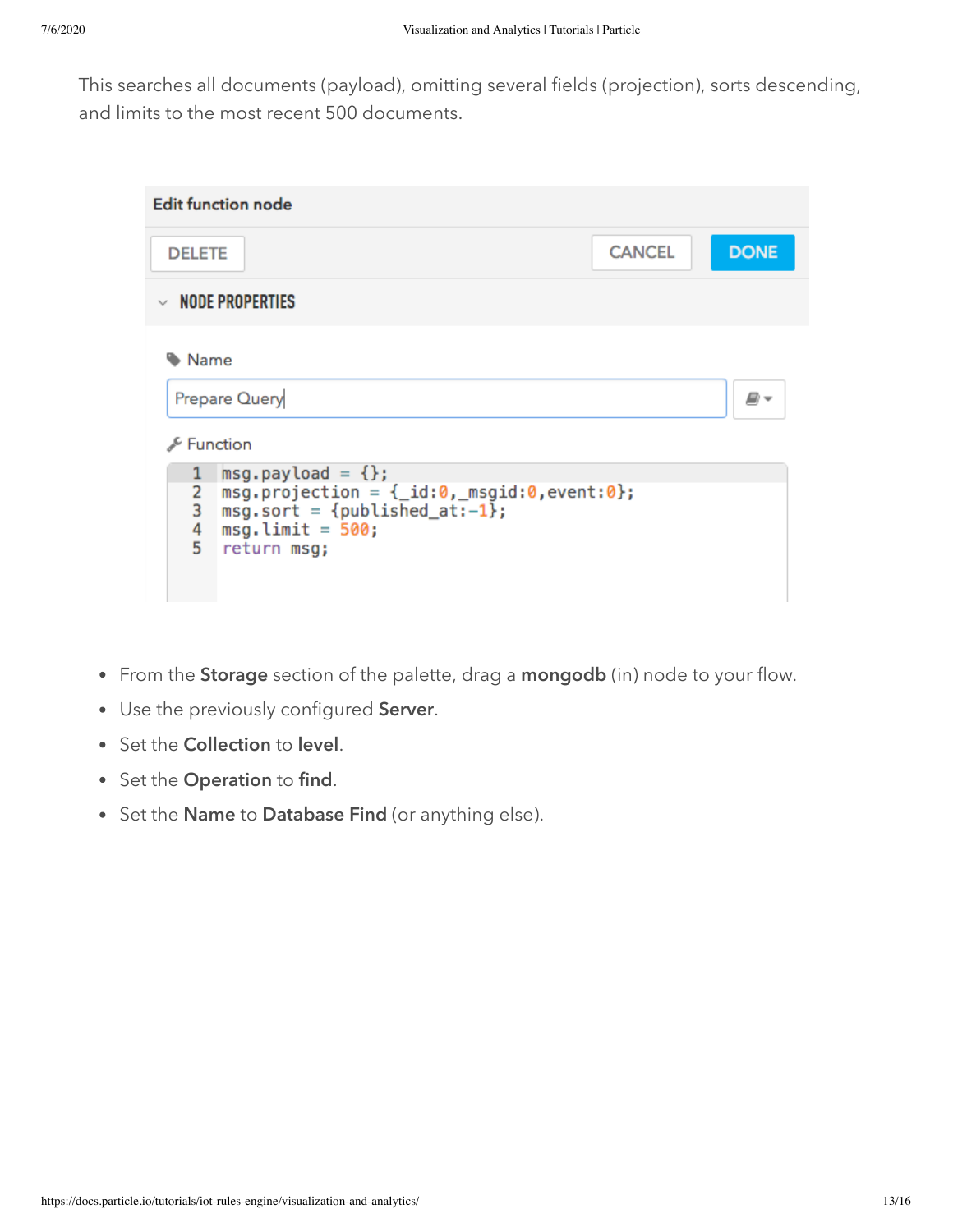| Edit mongodb in node                    |               |                               |               |
|-----------------------------------------|---------------|-------------------------------|---------------|
| <b>DELETE</b>                           |               | <b>CANCEL</b>                 | <b>DONE</b>   |
| <b>NODE PROPERTIES</b><br>$\mathcal{L}$ |               |                               |               |
|                                         |               |                               |               |
| <b>N</b> Server                         | My Mongo DB   | ÷                             | $\mathcal{P}$ |
| <b>E</b> Collection                     | level         |                               |               |
| C Operation                             | find          | ▲<br>$\overline{\phantom{a}}$ |               |
| Name                                    | Database Find |                               |               |
|                                         |               |                               |               |

One problem is that the output from the database node is in database format, and we need to convert it into something the chart node can consume. This will require a function node.

- From the function group group drag a function to your flow. Note: Not a Particle function.
- Set the Name to Database to Chart Format.
- Set the **Function** to:

```
var array = [];
for(var ii = 0; ii < msg.payload.length; ii++) {
    array.push({
        x:Date.parse(msg.payload[ii].published_at),
        y:msg.payload[ii].payload});
}
msg.payload = [
    {
        series:[""],
        data:[array]
    }
];
return msg;
```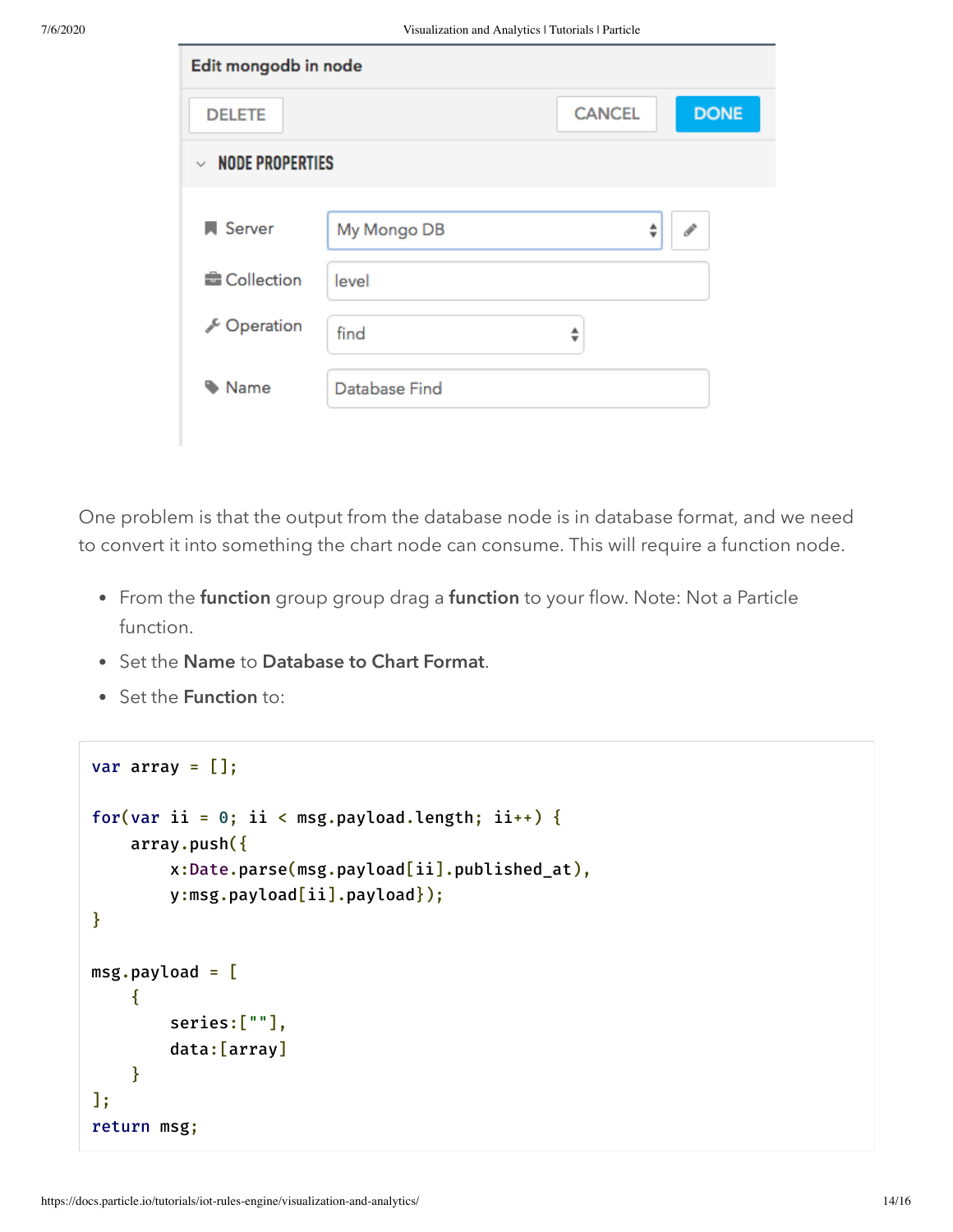

- From the **dashboard** section of the palette, drag a chart into your flow.
- Change the Y-axis to 0 5.
- You can leave the rest of the settings as the defaults.